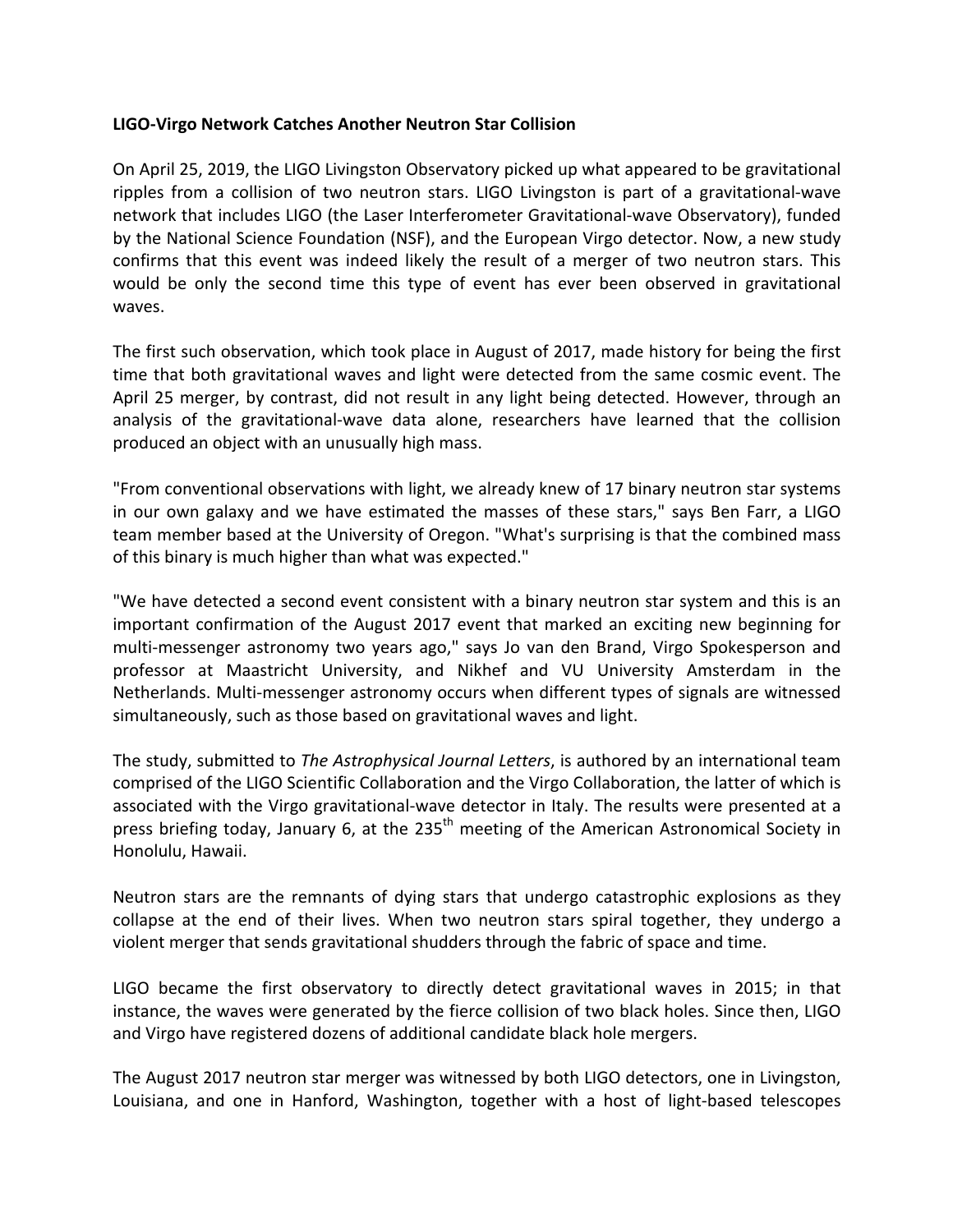around the world (neutron star collisions produce light, while black hole collisions are generally thought not to do so). This merger was not clearly visible in the Virgo data, but that fact provided key information that ultimately pinpointed the event's location in the sky.

The April 2019 event was first identified in data from the LIGO Livingston detector alone. The LIGO Hanford detector was temporarily offline at the time, and, at a distance of more than 500 million light-years, the event was too faint to be visible in Virgo's data. Using the Livingston data, combined with information derived from Virgo's data, the team narrowed the location of the event to a patch of sky more than 8,200 square degrees in size, or about 20 percent of the sky. For comparison, the August 2017 event was narrowed to a region of just 16 square degrees, or 0.04 percent of the sky.

"This is our first published event for a single-observatory detection," says Caltech's Anamaria Effler, a scientist who works at LIGO Livingston. "But Virgo made a valuable contribution. We used information about its non-detection to tell us roughly where the signal must have originated from."

The LIGO data reveal that the combined mass of the merged bodies is about 3.4 times the mass of our sun. In our galaxy, known binary neutron star systems have combined masses up to only 2.9 times that of sun. One possibility for the unusually high mass is that the collision took place not between two neutron stars, but a neutron star and a black hole, since black holes are heavier than neutron stars. But if this were the case, the black hole would have to be exceptionally small for its class. Instead, the scientists believe it is much more likely that LIGO witnessed a shattering of two neutron stars.

"What we know from the data are the masses, and the individual masses most likely correspond to neutron stars. However, as a binary neutron star system, the total mass is much higher than any of the other known galactic neutron star binaries," says Surabhi Sachdev, a LIGO team member based at Penn State. "And this could have interesting implications for how the pair originally formed."

Neutron star pairs are thought to form in two possible ways. They might form from binary systems of massive stars that each end their lives as neutron stars, or they might arise when two separately formed neutron stars come together within a dense stellar environment. The LIGO data for the April 25 event do not indicate which of these scenarios is more likely, but they do suggest that more data and new models are needed to explain the merger's unexpectedly high mass.

## Additional information about the gravitational-wave observatories:

LIGO is funded by the NSF and operated by Caltech and MIT, which conceived of LIGO and lead the project. Financial support for the Advanced LIGO project was led by the NSF with Germany (Max Planck Society), the U.K. (Science and Technology Facilities Council) and Australia